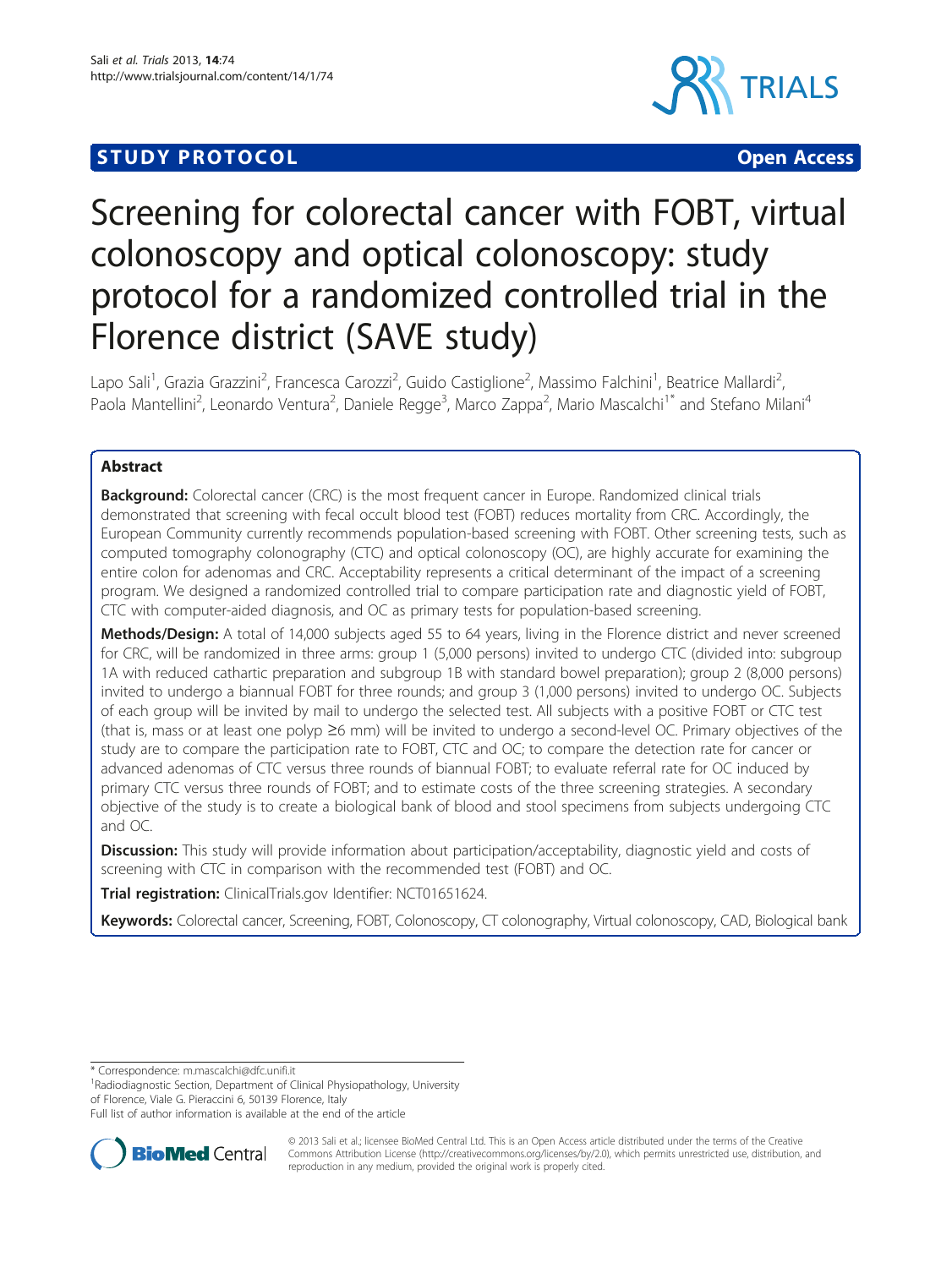## Background

Colorectal cancer (CRC) is the most frequent cancer in Europe. In 2008, 436,000 persons were diagnosed with CRC and 212,000 persons died from the disease [[1\]](#page-7-0). In Italy, between 2003 and 2005, CRC was the fourth most frequent neoplastic disease in males and the third in females. It was also the second leading cause of cancer death both in males and females. In Italy 20,457 new cases of CRC in males and 17,276 in females are estimated to occur every year [\[2](#page-7-0)].

A combination of early detection and improvement of treatment increases survival rate for CRC [[3\]](#page-7-0). In particular, the removal of its precursor lesion (adenoma) decreases both the incidence and mortality of CRC [\[4](#page-7-0)], and population screening of asymptomatic average risk persons reduces the incidence and mortality rate for CRC [[5-10\]](#page-7-0).

Currently, several potential screening tests including fecal occult blood test (FOBT), flexible sigmoidoscopy (FS), optical colonoscopy (OC) and computed tomography colonography (CTC) are available and variably recommended by scientific societies [\[11,12\]](#page-7-0). FOBT is a simple, cheap and safe laboratory test that relies on the assumption that asymptomatic CRC and large adenomas may bleed. For this reason it is affected by false negative results due to, for example, incorrect storage of sample or drug assumption, and is affected by false positive results due to hemorrhoids or diet and medications in case of guaiac test [[11\]](#page-7-0). All the other examinations, varying in complexity and costs, allow direct depiction of CRC or adenomas but suffer procedural risks (that is, complications, such as colonic perforation) or biological risks (that is, ionizing radiation exposure) [\[11](#page-7-0)].

So far, three randomized clinical trials (RCT) demonstrated that screening with FOBT reduces mortality from CRC in comparison to a no-screening condition [\[5](#page-7-0)-[7](#page-7-0)]. Moreover fecal immunochemical test (FIT) showed a better sensitivity-specificity ratio and cost-effectiveness than guaiac test for search of fecal occult blood [\[13-15\]](#page-7-0).

Screening programs with immunochemical FOBT have been implemented in several regions of Italy [[16\]](#page-7-0) and in the Tuscany region such a program has been active since 2000 under the coordination of the Cancer Research and Prevention Institute (ISPO) [[17\]](#page-7-0). ISPO is an institution of the Tuscany Health Service, which aims to organize, realize and monitor clinical and research activities in population-based screening programs for breast, cervical and colorectal cancer in the Tuscany region of Italy [\[18\]](#page-7-0).

CRC screening is offered to all subjects aged 50 to 70 years who are invited by mail every second year to undergo immunochemical FOBT. Subjects with a negative FOBT are notified of their test results by mail and advised to repeat screening after two years. Subjects with a positive test are invited to undergo total OC [[17](#page-7-0)].

Unlike FS, both OC and CTC enable exploration of the entire colon length. OC is widely accepted as the gold standard procedure for detection of colorectal neoplasia, but there is no evidence that OC screening is effective in reducing mortality for CRC, although indirect data show that this strategy may contribute to a 76 to 90% decrease of the incidence for CRC [\[4\]](#page-7-0). Moreover, screening with OC in selected cohorts of subjects by detection and removal of most advanced adenomas could allow long screening intervals [[19,20](#page-7-0)]. The major disadvantages of OC as a screening test are its complications, including bleeding and perforation, and the discomfort due to both full bowel preparation and the procedure itself [[21](#page-7-0)]. As a matter of fact, attendance at an OC as primary screening test for CRC is quite low [[22\]](#page-7-0).

CTC is a minimally invasive examination. A recent meta-analysis showed that CTC has 96.1% sensitivity for CRC [\[23](#page-7-0)]. In two large trials conducted on asymptomatic individuals at average risk for CRC, CTC showed high per-patient accuracy for adenomas larger than 10 mm with 92.2% to 96% sensitivity and 86% to 96% specificity [\[24,25](#page-7-0)]. In another large study the diagnostic yield for advanced neoplasia of CTC (3.2%) was similar to that of OC (3.4%) [[26\]](#page-8-0). Notably, the risk of complications from CTC is extremely low, particularly in asymptomatic subjects [[27-29](#page-8-0)].

The need of bowel preparation for CTC can adversely influence acceptability of this screening test. However limited bowel preparations reducing the subject's discomfort are now available [\[30\]](#page-8-0). A distinctive disadvantage of CTC is exposure of the subject to ionizing radiation, but use of low-dose protocols limits this concern [\[31\]](#page-8-0).

A distinguishing feature of CTC as compared to FS and OC is that it enables visualization of abdominal organs external to the colon. The prevalence of significant extracolonic findings can be quite high and was about 6% in a large screening cohort [\[32\]](#page-8-0). Admittedly, detection of extracolonic findings can be beneficial but can also generate anxiety in the subject and induce further costly diagnostic examinations.

A final operational aspect that has to be considered when CTC is used as primary screening test for CRC is that CTC reading may be time consuming and fatiguing for the radiologist. Computer-aided diagnosis (CAD) systems have been developed in order to help the radiologist's detection of colorectal polypoid lesions. The use of CAD as a second reader improves sensitivity of CTC [\[33](#page-8-0)]. The use of CAD as a first reader could be particularly useful in a screening setting, and available data suggest that CAD as first reader is associated with similar per-polyp and perpatient sensitivity as compared to unassisted reading [\[34\]](#page-8-0).

The optimal screening test for CRC has not been established yet. FS and FOBT reduce incidence and/or mortality for CRC. However, they do not explore the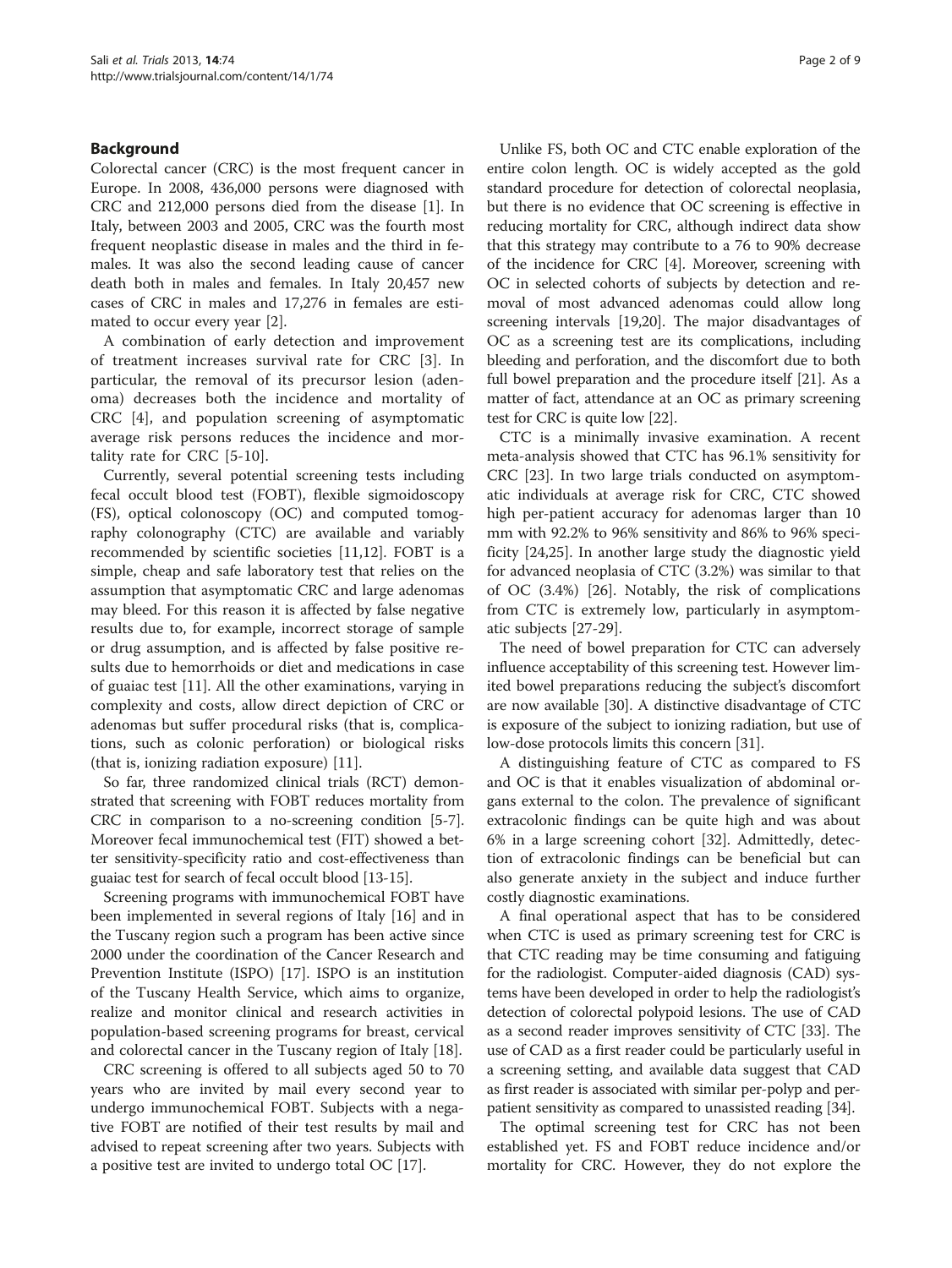entire colon and their ability to detect adenomas is not completely satisfactory.

To date, two RCTs investigated participation rate in CTC population screening [\[35,36\]](#page-8-0). In the Australian trial, participation rate was 28.4% [\[35\]](#page-8-0). In the Dutch study 8,844 subjects aged 50 to 75 years were randomly allocated (2:1) to be invited for primary screening for CRC by OC or CTC. Participation rate in the CTC group was significantly higher than participation in the OC group (34% versus 22%), whereas diagnostic yield for advanced neoplasia was similar for the two screening tests [\[36\]](#page-8-0).

We designed and report herein the protocol of a RCT comparing participation rate, diagnostic yield and costs of a population-based screening program for colorectal cancer with FOBT, CTC and OC in the Florence district of Italy (SAVE study).

## Methods/Design

## **Objectives**

The primary objectives of this study are:

- 1. To compare the participation rate to FOBT, CTC and OC as primary screening tests in a populationbased program for CRC.
- 2. To compare the participation rate to CTC with reduced cathartic preparation versus CTC with standard bowel preparation.
- 3. To compare the detection rate for cancer or advanced adenomas of CTC with CAD versus three rounds of FOBT every second year.
- 4. To evaluate the referral rate for OC induced by primary CTC versus three rounds of FOBT every second year.
- 5. To compare the costs of the three screening strategies using an activity-based costing model.

The secondary objectives of this study are:

- 1. To compare the expected and perceived discomfort of CTC and OC as assessed with a structured questionnaire.
- 2. To evaluate the rate of complications in each screened group.
- 3. To create a biological bank of blood and stool specimens from subjects who undergo CTC, screening OC and second-level OC.

## Study design and population

The study will be a prospective RCT with three arms (Figure [1\)](#page-3-0). The target of our study will be a cohort of 14,000 subjects aged 55 to 64 years who live in the Florence district of Italy and have never been screened before, who will be drawn from the population files of the Florence Municipality, and who will be randomized into three groups of different sizes as follows:

- 1. Group 1 will consist of 5,000 persons invited to undergo CTC. This group will be divided into two subgroups; subgroup 1A will be invited to undergo CTC with reduced cathartic preparation (see below) and subgroup 1B that will be invited to undergo CTC with standard bowel preparation (see below).
- 2. Group 2 will consist of 8,000 persons invited to undergo FOBT every second year for three rounds, according to the current procedure of the regional screening protocol.
- 3. Group 3 will consist of 1,000 persons invited to undergo OC.

Simple randomization will be performed by personnel of the epidemiology unit of ISPO in a single procedure using STATA software version 12 ([www.stata.com](http://www.stata.com)). Randomization of married people will be forced; that is, individuals will be assigned to the same arm of their husband/wife, to prevent subjects' requests to be allocated to another group. Invitees and investigators will not be masked from the allocation.

#### Invitation procedure

A specialized database will be created at ISPO and will be used for the invitation procedure, which will start in September 2012 and will end in December 2013. All target subjects will be invited to the selected screening test by mail.

Individuals of each group will receive an invitation letter and an information leaflet. Four different information leaflets will be used, one for each group/subgroup. The leaflets contain information about CRC, importance of screening, and advantages and possible risks of the selected test. The leaflets are based on those used in the regional screening program and underwent an internal validation procedure using the 'focus group technique', which involved ten ISPO employees aged 55 to 64 years. The invitation letter for the FOBT group also contains instructions on how to collect the test kit at the nearest pharmacy. The invitation letter for the CTC and the OC also contains a phone number and an email address for the screening center. All invitees have the option to call or to send an email to the screening center in order to make an appointment for a consultation. All non-responders will receive a reminder by mail after three months. Nonresponders to the reminder will be invited to undergo FOBT according to current screening procedure.

#### Consultation

Subjects who accept an invitation for CTC or OC will have a preliminary consultation at the screening center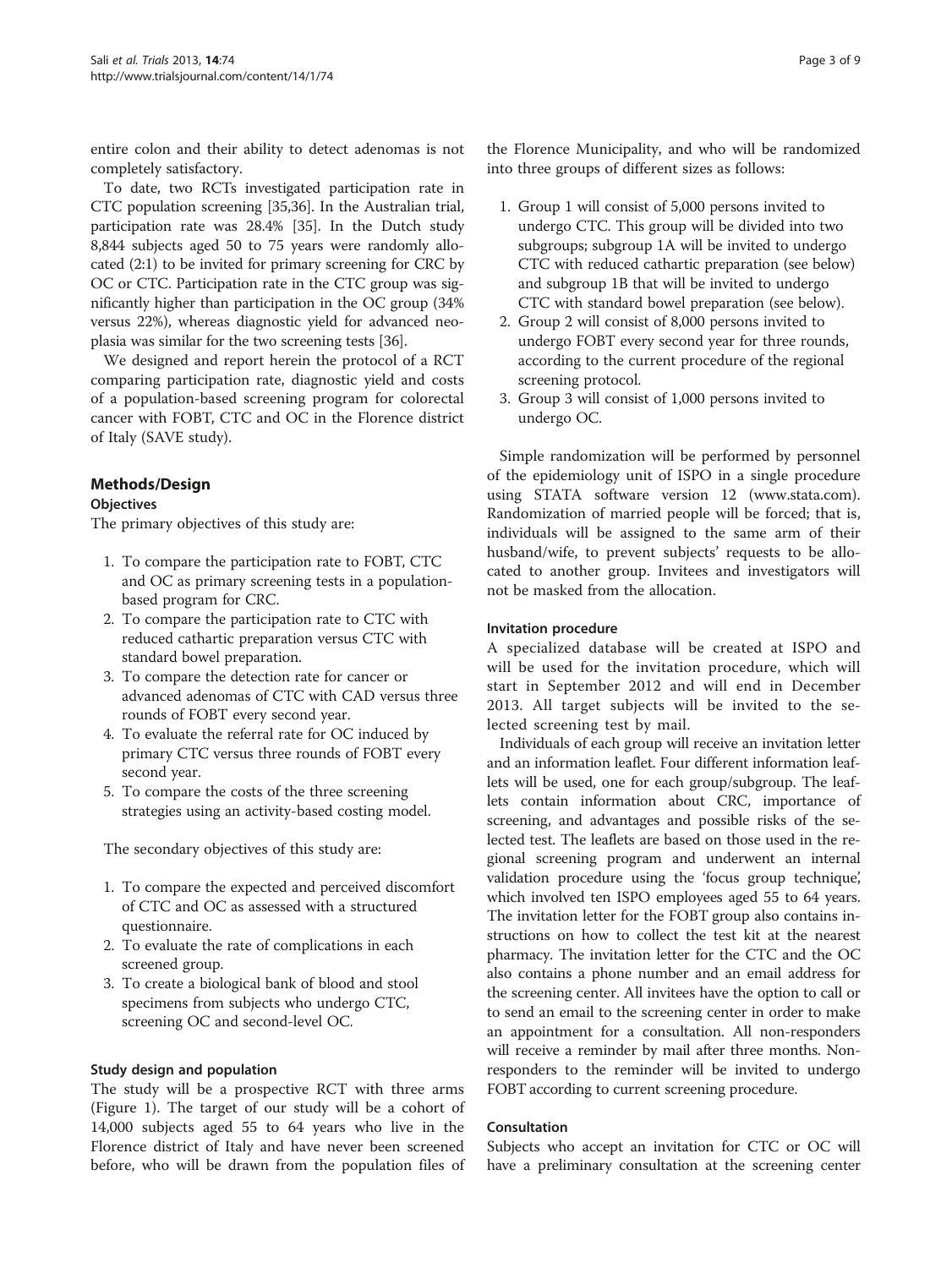<span id="page-3-0"></span>

with a trained nurse. During the consultation subjects will be informed about the study protocol, the screening examination, the bowel preparation, and management in case of positive results. Moreover, information concerning biological banking will be given. Informed consent for participation to the study and for biological banking will be requested at the end of the consultation. Subjects will then be scheduled for the selected examination (CTC or OC).

#### Exclusion criteria

Before randomization, the selected cohort of subjects will be matched with the archive of ISPO in order to exclude from the study subjects with a personal history of CRC or with advanced adenomas, inflammatory bowel disease, complete OC in the last five years, or FOBT in the last two years. Also, subjects who report one of the above-mentioned conditions at the preliminary consultation would be excluded from the study.

## Primary screening tests Fecal occult blood test

The FOBT screening test adopted is OC-SENSOR DIANA (Eiken Chemical Co., Tokyo, Japan), a quantitative, completely automated immunochemical test, based on latex agglutination. Positivity threshold is set at 100 ng hemoglobin/ml of sample solution. According to the current screening procedure, subjects are invited to collect the test kit in any of the pharmacies of the district of Florence and to return fecal specimens to one of the seven collection points in town. Specimens are processed at the ISPO laboratory, usually within one week.

## Computed tomography colonography

Subjects of subgroup 1A will receive a reduced cathartic preparation consisting of a three-day, low fiber diet and the administration of 13.8 g of macrogol 3,350 (MOVICOL, Norgine, Milano, Italy) diluted in a glass of water at the three main meals for three days before the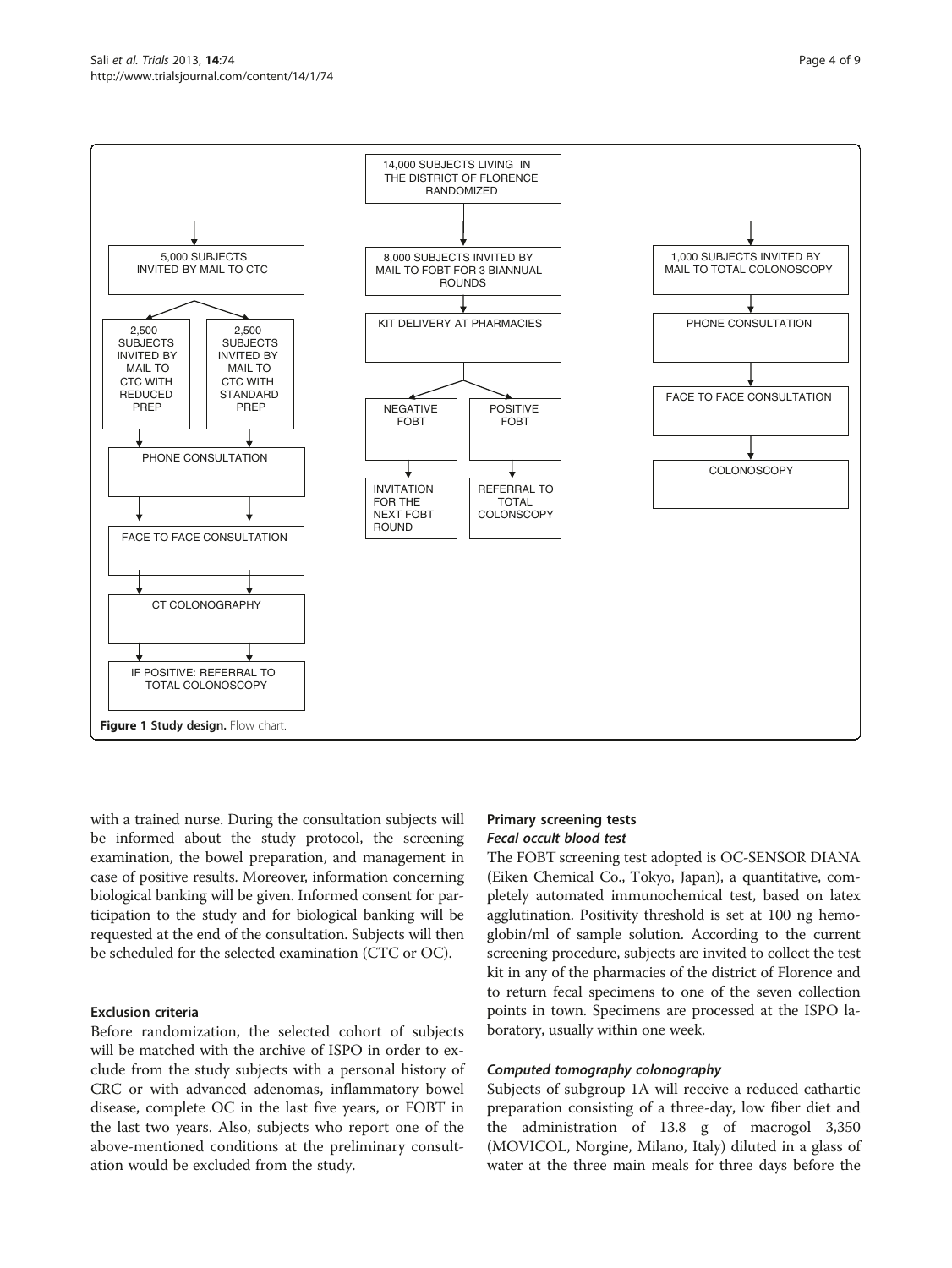examination. Subjects of subgroup 1B will undergo a standard bowel preparation consisting of a five-day, low fiber diet and a two-liter solution of polyethylene glycol (MOVIPREP, Norgine, Milano, Italy) followed by two liters of clear liquid the day before the examination.

In both subgroups fecal tagging will be obtained with 70 ml of iodinated oral contrast agent (GASTROGRAFIN, Bayer Schering Pharma AG, Berlin, Germany) administered three hours before the procedure. Colonic distension will be performed by a radiologist using an automatic carbon-dioxide insufflator (PROTOCO2L, Bracco, EZEM, Lake Success, USA), after intravenous administration of 20 mg of scopolamine butylbromide (BUSCOPAN, Boehringer Ingelheim Italia, Milan, Italy), if not contraindicated (for example, hypersensitivity to scopolamine butylbromide or to any of the product inactive ingredients; untreated narrow angle glaucoma; or prostatic hypertrophy with urinary retention).

CTC will be performed in two different hospitals in the Florence district (Azienda Ospedaliero Universitaria Careggi, Nuovo Ospedale S. Giovanni di Dio). Then CTC data will be transferred to a centralized reading center for interpretation, through the RIS/PACS metropolitan area network using uncompressed Digital Imaging and Communications in Medicine (DICOM) standard format.

CTC will be performed with 16 or 64 rows of detectors CT scanner using a low-dose protocol (16 rows of detectors: collimation  $16 \times 0.75$  mm, section width 1 mm, pitch 1.25, rotation time 0.5 s, 120 kVp, 50 effective mAs; 64 rows of detectors: collimation  $32 \times 0.6$  mm, section width 1 mm, pitch 1.4, rotation time 0.5 s, 120 kVp, 50 effective mAs). The radiologist and technician performing the CTC acquisition will receive special training for the colonic distension and scanning procedure.

In the reading center each CTC will be evaluated by a radiologist using CAD as the first reader (CADCOLON, Im3D, Turin, Italy). First, the radiologist will examine the polyp candidates proposed by CAD using 2D images with 3D view for problem solving. Then he/she will perform a quick unassisted 2D reading, again supplemented by 3D for problem solving, to look for lesions missed by CAD. Each radiologist involved in the CTC evaluation is required both to have read at least 300 examinations and to have completed a qualified test based on a series of 30 endoscopically verified CTCs achieving per-patient sensitivity and specificity of at least 90% for lesions ≥6 mm. Two to five CTC readers will be recruited for the study.

CTC-detected lesions will be recorded according to their morphology (sessile, pedunculated, flat, vegetating, stenosing), location (rectum, sigmoid, descending, transverse, ascending and cecum) and maximum diameter on 2D images. Flat lesions will be defined as a polyp with height less than 3 mm above the mucosal surface [\[37](#page-8-0)].

Polyps smaller than 6 mm will be annotated but will not be mentioned in the final report. CTCs will be reported according to the CT Colonography Reporting and Data System (C-RADS) classification [\[37\]](#page-8-0). No special effort will be performed to look for extracolonic findings. Relevant extracolonic findings (C-RADS E3, E4) seen by the radiologist during quick axial images scrolling will be annotated and communicated to the subject in the screening center [[37\]](#page-8-0). Less important extracolonic findings (for example, gallstones) will not be reported. Diagnostic examinations generated by relevant extracolonic findings will not be recorded. CTC reading times will be annotated.

#### Optical colonoscopy

All primary screening colonoscopies will be performed at the endoscopy unit of the ISPO by the same endoscopist with particular experience in screening. All participants will be prepared by low fiber diet for five days and by oral intake of two liter of a polyethylene glycol solution (MOVIPREP, Norgine, Milan, Italy) followed by two liter of clear liquid the day before the examination. OC will be performed under deep sedation with Propofol (DIPRIVAN, AstraZeneca, Milan, Italy), unless deep sedation is refused by the subject. Sedation will be administered by an anesthesiologist who will always be present in the endoscopy room during examinations. All detected lesions will be measured with open biopsy forceps and annotated according to size, macroscopic aspect (sessile, pedunculated, flat, vegetating, stenosing, or ulcerated), and localization (rectum, sigmoid, descending, transverse, ascending and cecum). Definition of flat lesions will be the same as used for CTC.

#### Pathology

All colorectal lesions will be defined according to the WHO criteria [[38](#page-8-0)] as follows: hyperplastic, serrated, tubular, tubular-villous or carcinoma lesion. Advanced adenoma is defined as any adenoma greater than 9 mm and/or with a villous histological component greater than 20%, and/or with severe dysplasia. One or two experienced gastrointestinal pathologists will evaluate histopathology.

#### Complications

Complications of CTC and OC that occur within 30 days after the procedures will be recorded. All complications will be detailed according to type, timing, severity, treatment and outcome. Complications that arise during CTC and OC, or immediately afterward, will be annotated in the study database. Information about subsequent complications will be collected through self-reporting, telephonic questionnaire administered one month after the examination and hospital discharge database.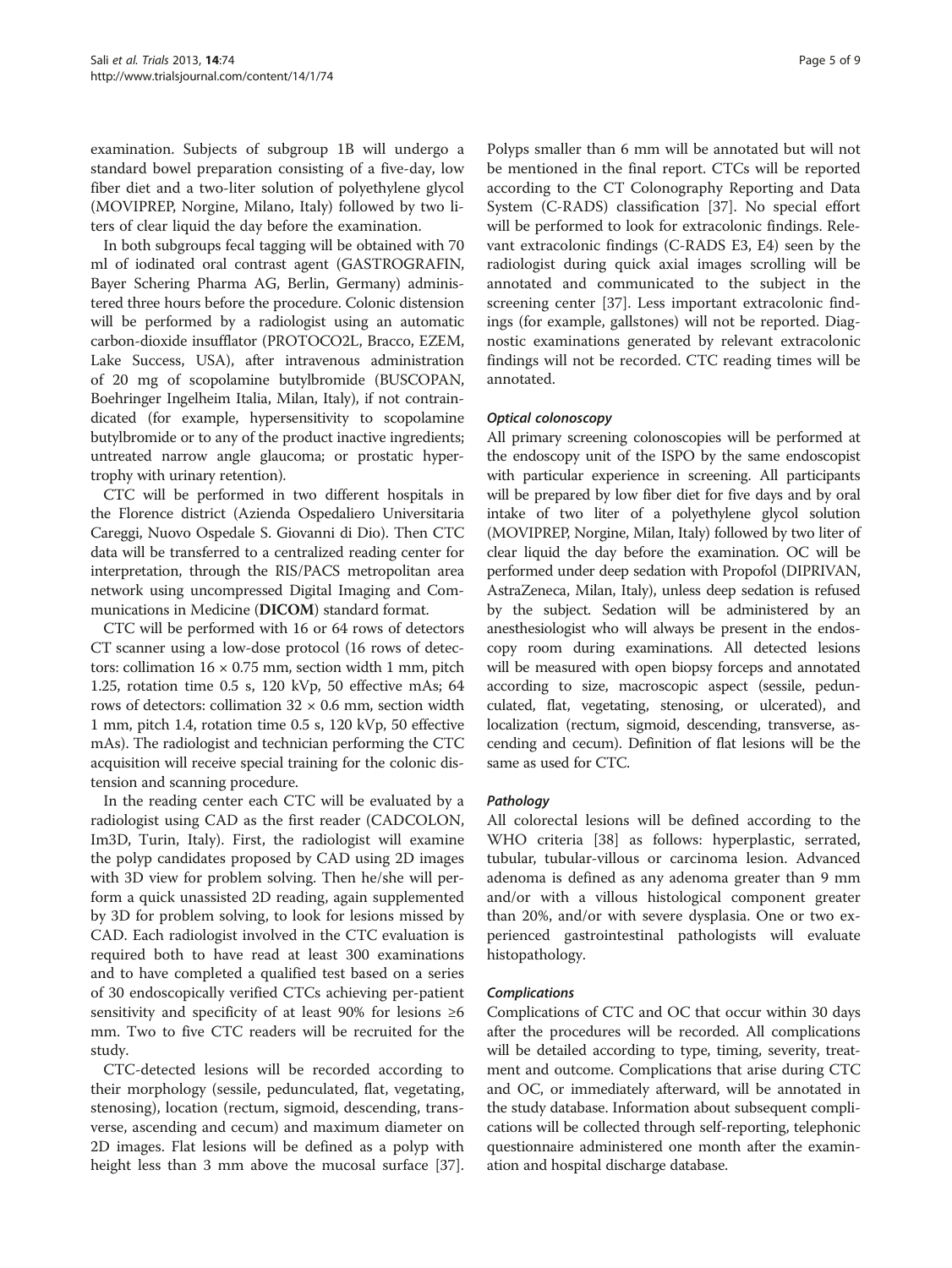## Follow up

Fecal occult blood test All subjects with a negative FOBT will receive a mail notification of the result with the indication to repeat the FOBT after two years. All subjects with a positive FOBT will be invited to undergo OC.

Computed tomography colonography Participants with no lesions or with polyps <6 mm at CTC will be classified as negative. They will be informed of the result by mail within three weeks. This cohort of subjects will be scheduled for invitation to undergo a FOBT after five years. In the case of CTC revealing at least one polyp of 6 mm (C-RADS 2), or larger lesions (C-RADS 3 to 4), subjects will be contacted by phone within two weeks and invited to undergo OC. Subjects with relevant extracolonic findings will be contacted by phone and invited to the screening center for a consultation with the radiologist.

Optical colonoscopy Participants undergoing OC will be informed about the result immediately after the procedure. In case of polyps or cancer, histopathology assessment will provide the definitive diagnosis, and participants will be informed about the results in three weeks. In case of cancer, subjects will be referred for treatment and follow-up.

## Second level colonoscopy

OC in subjects with a positive FOBT or CTC will be performed at the endoscopy unit of the ISPO by the same operator and according to the procedure detailed above. All individuals will be informed about the result of the examination using the same procedure as primary screening OC. Subjects with a positive CTC or FOBT who refuse OC assessment will receive a reminder letter containing information about the need for further diagnostic examination. In these cases the option of followup CTC will not be offered.

## Biological banking

A secondary objective of the study is creation of a biological bank, which will be undertaken as indicated below:

- 1. In the CTC group, blood samples will be collected in all subjects who consent to it. Moreover, stool specimens will be collected from subjects with a positive CTC referred to OC.
- 2. In the FOBT group, all positive subjects referred to OC will be asked to undergo blood and stool sampling at the time of the latter.
- 3. In the OC group, all attendees will be requested to undergo blood and stool sampling.

Pathological specimens of subjects surgically treated will be collected. Informed consent for sampling and banking will be obtained, according to the European Community directives [\[39\]](#page-8-0). All samples will be immediately transferred and stored at −80°C in dedicated freezers at the ISPO. A database will be created in order to manage the stored samples and related clinical information.

## **Questionnaires**

Acceptability of the test represents a critical determinant of the expected screening benefit [\[40](#page-8-0)]. Therefore, we will investigate several issues related to the proposed screening test through structured questionnaires administered at three time points to all participants of the CTC group and of the OC group. First, a questionnaire evaluating discomfort due to bowel preparation and subject's expectations for the selected examination will be administered immediately before CTC and primary screening OC. A second questionnaire investigating procedural discomfort will be administered immediately after CTC and OC. A third questionnaire investigating all aspects of the screening procedure will be administered by telephonic interview one month after the examination.

## Ethical approval

The study protocol was approved by the Ethical Committee of the Local Health Unit of Florence (Azienda Sanitaria Firenze), number 432/2010/OSS/C.E.L.

## Data analyses

Statistical analyses will be performed using the STATA software version 12.0 and will be based both on the intention-to-treat and the per-protocol principle. Notably, in the intention-to-treat analysis, subjects with a positive CTC who refuse to undergo colonoscopy will be classified as CTC pathway 'negative' for advanced adenomas.

We will calculate the participation rate for each screening procedure as the number of participants undergoing the screening test relative to the total number of invitees. Using the chi-square test we will assess if the CTC group will achieve a statistically significant difference in participation as compared to the OC group. Additionally, we will test to determine if better participation will be achieved with reduced as compared to standard cathartic bowel preparation for CTC.

The detection rate of the screening test is defined as the proportion of subjects with screen detected cancer and/or advanced adenoma over the total number of subjects screened. The most advanced detected lesion per screened subject will be used to calculate the detection rate. We will test to see if a statistically significant difference exists between the detection rate of a single round of CTC and the cumulative detection rate of three rounds of FOBT.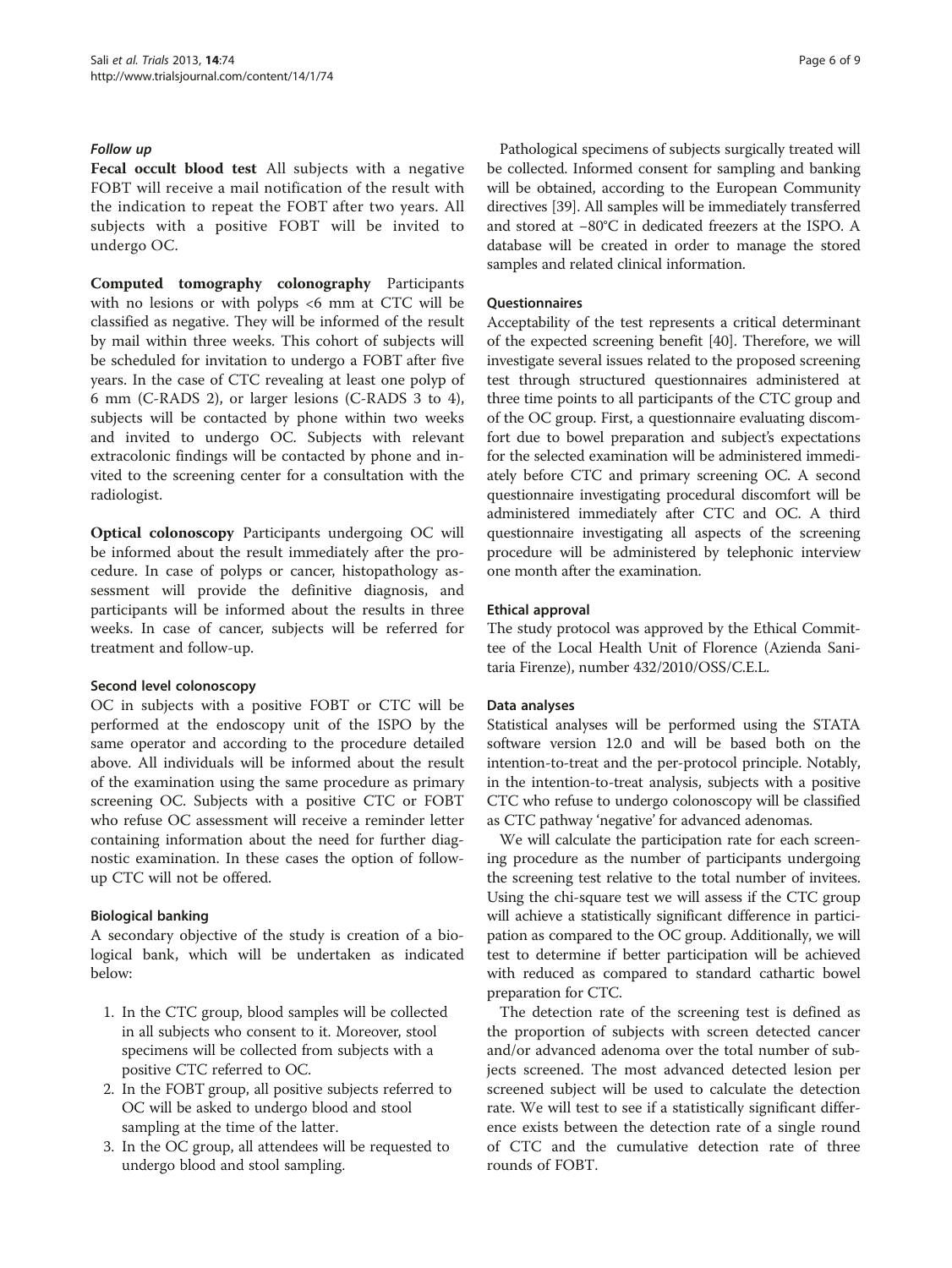Finally we will compute the referral rate for CTC defined as the proportion of subjects attending screening CTC who, being positive to CTC, will be invited to undergo OC.

#### Sample size

## Comparison of CTC versus OC with endpoint 'compliance to the invitation'

A total of 1,000 people were invited to participate in the OC group, with the assumption that 30% of those invited would adhere to the invitation. This assumption is based on data from the SCORE3 trial, where adherence to colonoscopy in the Florence district was 27.9% [\[22](#page-7-0)]. In the CTC group we invited 5,000 subjects with an expected participation of 35%. Thus it will be possible to detect as statistically significant a difference of more than 3.1% with a two-tailed test and of more than 2.6% with a one-tailed test, setting the value of the alpha error equal to 5% (power =  $0.80$ ).

## Comparison of CTC with reduced preparation versus CTC with standard preparation

A total of 2,500 subjects were invited to participate in the CTC subgroup with reduced preparation, and 2,500 subjects were invited to participate in the CTC subgroup with standard preparation. In this way, it will be possible to detect, as statistically significant, a difference of more than 2.6% with two-tailed test and of more than 2.2% with a one-tailed test, by setting the value of the alpha error equal to 5% (power  $= 0.80$ ).

## Estimation of the recall rate to OC in the CTC arm

With a sample size of 5,000 subjects we will be able to estimate the recall rate to OC (assuming a true positivity rate equal to 15%) with an uncertainty of +/−2.5%.  $\text{(alpha = } 0.05; \text{ power = } 0.80).$ 

## Comparison of detection rate for colonic lesions between a single round of CTC and three rounds of FOBT

A detection rate for advanced adenomas or carcinomas equal to 5% is expected for CTC. In the group of 8,000 subjects invited to undergo FOBT, an adherence to invitation of about 50% was assumed. If the cumulative detection rate for advanced adenomas and carcinomas of three FOBT rounds will be less than 4%, a statistically significant difference (alpha =  $0.05$ , power = 0.80, one tail) with the detection rate of a single round of CTC will be revealed.

## **Discussion**

FOBT and FS are currently recommended for populationbased screening programs in Italy, and are employed in several regions [\[16](#page-7-0)]. Moreover, the European Guidelines on quality assurance for CRC screening has recently recommended FIT as the first choice test in place of the guaiac test [\[41](#page-8-0)].

CTC has been demonstrated to be an accurate technique that permits a minimally invasive structural evaluation of the whole colon [\[23-](#page-7-0)[29\]](#page-8-0). In our study we will basically compare diagnostic yield of CTC versus three rounds of biannual FIT. In fact, efficacy of FOBT in reducing mortality from CRC relies on the cumulative sensitivity that the test offers round by round. Thus, a correct assessment of diagnostic yield of the two screening strategies has to be carried out comparing a single CTC examination with a number of FOBT rounds approximate to the suggested rescreening interval of CTC, namely five years [[11,12](#page-7-0)].

So far, data about adherence to CTC invitation in comparison with FIT are not available in the setting of a population-based screening program. Many other aspects concerning a potential role of CTC as first level screening test have not been evaluated yet. These include the impact of referral rate to OC in CTC positive subjects and the estimate of OC workload and costs of CTC screening as compared to both OC and FOBT-based screening.

Acceptability represents a critical determinant of the impact of a screening program. High participation of invited people can be obtained if the offered screening test is well accepted. The acceptability of CTC can be enhanced if the examination is performed without an extensive bowel preparation as the one required for OC [[42](#page-8-0),[43](#page-8-0)]. Upto-date large trials evaluating accuracy of CTC in asymptomatic average risk subjects were conducted either using full laxative preparation with fecal tagging or employing reduced bowel preparation [\[24,25](#page-7-0),[44](#page-8-0)]. Also the Dutch study used a limited bowel preparation [[36](#page-8-0)]. Thus, it is of interest to evaluate how different bowel preparations influence attendance to CTC screening.

In our study we utilize a teleradiological model of CTC reading, which consists of performing the examination in the hospitals near the citizen's house and sending datasets via the RIS/PACS metropolitan area network to a centralized reporting unit. Reading centralization is expected to improve the quality of a radiologist's reading performance. It will be also of interest to evaluate how the availability of the test near the subject's house could enhance attendance.

In our study CTC will be interpreted using a CAD system as the first reader. This reading modality could reduce reading time and have a positive impact on costs of screening with CTC.

We will also compare CTC and FIT screening with OC as a first-level test. OC is widely accepted as the diagnostic gold standard for the detection of CRC and as such represents the mandatory second-level examination after positive FOBT or CTC screening tests. However OC has a low acceptance among individuals at average risk of the disease, and this critical aspect hinders its use as a primary screening test [[22](#page-7-0)].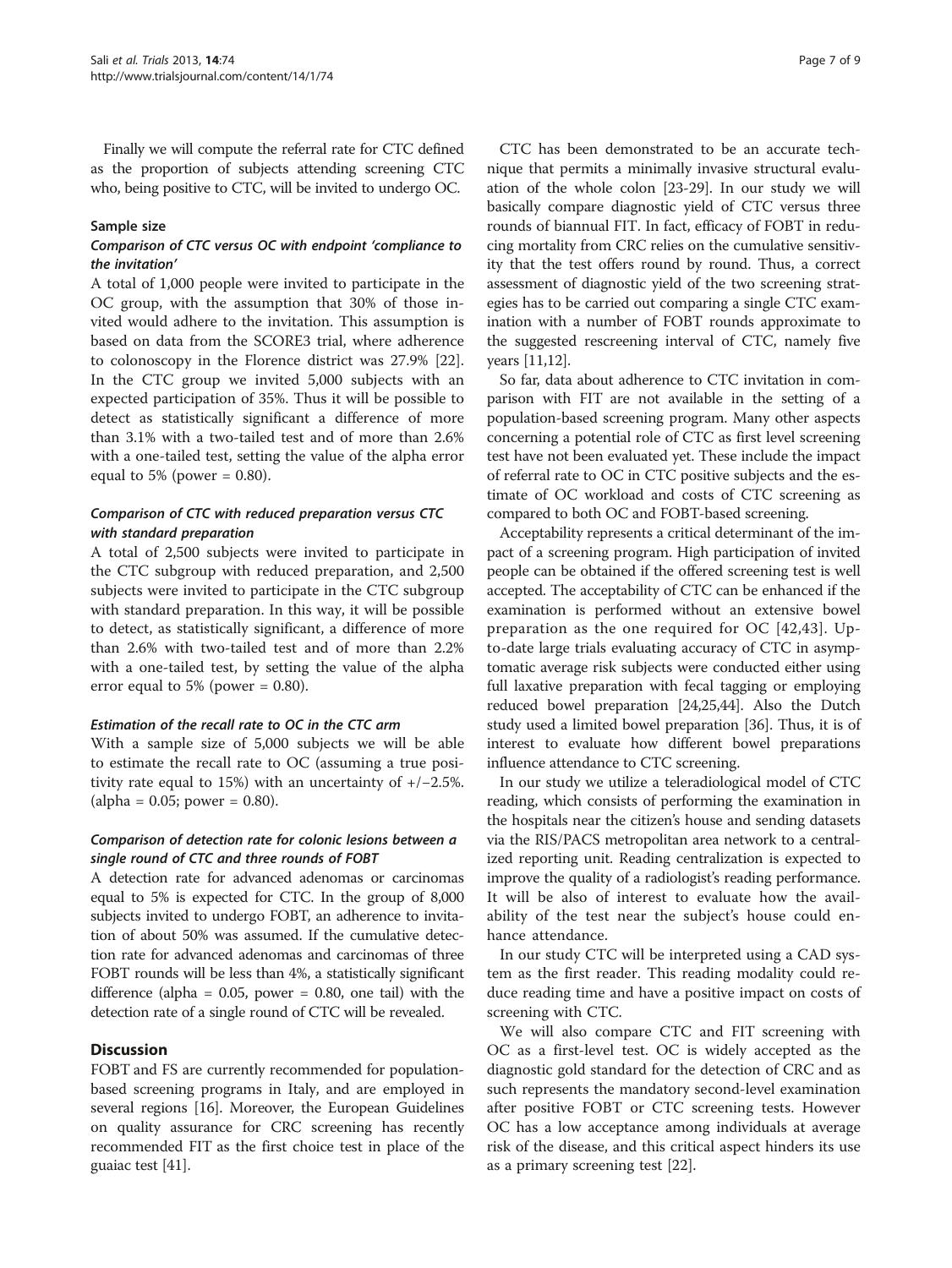<span id="page-7-0"></span>Our study investigating CTC as a primary screening test in a population-based program of CRC prevention will provide information about participation/acceptability, diagnostic yield and costs of this test in comparison with the recommended test (FOBT) and with OC.

## Trial status

The trial started recruitment in January 2013.

#### Abbreviations

CAD: Computer-aided diagnosis; C-RADS: CT Colonography reporting and data system; CRC: Colorectal cancer; CTC: Computed tomography colonography; DICOM: Digital imaging and communications in medicine; FIT: Fecal immunochemical test; FOBT: Fecal occult blood test; FS: Flexible sigmoidoscopy; ISPO: Cancer research and prevention institute; OC: Optical colonoscopy; RCT: Randomized clinical trial.

#### Competing interests

The authors declare that they have no competing interests.

#### Authors' contributions

LS, GG, MZ and MM are responsible for the drafting of the manuscript. All authors are responsible for the study design and revision of the manuscript. All authors have read and approved the manuscript.

#### Acknowledgements

The SAVE study was funded by a grant from the Tuscany Region, Italy (POR CREO FESR 2007–2013 LINEA D'INTERVENTO 1.1.c, SAVE project, number 2009DUA000000000089835900120000000002).

The study is technically and logistically supported by Im3D S.p.A., Turin, Italy.

#### Author details

<sup>1</sup> Radiodiagnostic Section, Department of Clinical Physiopathology, University of Florence, Viale G. Pieraccini 6, 50139 Florence, Italy. <sup>2</sup>Cancer Research and Prevention Institute (ISPO), Via Cosimo il Vecchio 2, 50139 Florence, Italy. <sup>3</sup>Radiology Unit, Institute for Cancer Research and Treatment, Strada Provinciale 142, Km 3,95, 10060 Candiolo, Turin, Italy. <sup>4</sup>Gastroenterology Section, Department of Clinical Physiopathology, University of Florence, Viale G. Pieraccini 6, 50139 Florence, Italy.

#### Received: 31 July 2012 Accepted: 8 January 2013 Published: 15 March 2013

#### References

- 1. Ferlay J, Parkin DM, Steliarova-Foucher E: Estimates of the cancer incidence and mortality in Europe in 2008. EJC 2010, 46:765-781.
- AIRTUM Working Group, Crocetti E, Buzzoni C: New incidence and mortality data. 2003–2005. Epidemiol Prev 2009, Suppl 2:e1–e3. e5-e26.
- 3. Gondos A, Bray F, Hakulinen T, Brenner H: Trends in cancer survival in 11 European populations from 1990 to 2009: a model-based analysis. Ann Oncol 2009, 20:564–573.
- 4. Winawer SJ, Zauber AG, Ho MN, O'Brien MJ, Gottlieb LS, Sternberg SS, Waye JD, Schapiro M, Bond JH, Panish JF, Ackroyd F, Shike M, Kurtz RC, Hornsby-Lewis L, Gerdes H, Stewart ET, The National Polyp Study Workgroup: Prevention of colorectal cancer by colonoscopic polypectomy. The national polyp study workgroup. N Engl J Med 1993, 329:1977–1981.
- 5. Mandel JS, Bond JH, Church TR, Snover DC, Bradley GM, Schuman LM, Ederer F: Reducing mortality from colorectal cancer by screening for fecal occult blood. Minnesota colon cancer control study. N Engl J Med 1993, 328:1365–1371.
- 6. Hardcastle JD, Chamberlain JO, Robinson MH, Moss SM, Amar SS, Balfour TW, James PD, Mangham CM: Randomised controlled trial of faecal-occult -blood screening for colorectal cancer. Lancet 1996, 348:1472–1477.
- 7. Kronborg O, Fenger C, Olsen J, Jorgensen OD, Sondergaard O: Randomised study of screening for colorectal cancer with faecal-occult-blood test. Lancet 1996, 348:1467–1471.
- Atkin WS, Edwards R, Kralj-Hans I, Wooldrage K, Hart AR, Northover JM, Parkin DM, Wardle J, Duffy SW, Cuzick J, UK Flexible Sigmoidoscopy Trial Investigators: Once-only flexible sigmoidoscopy screening in prevention

of colorectal cancer: a multicentre randomised controlled trial. Lancet 2010, 375:1624–1633.

- 9. Segnan N, Armaroli P, Bonelli L, Risio M, Sciallero S, Zappa M, Andreoni B, Arrigoni A, Bisanti L, Casella C, Crosta C, Falcini F, Ferrero F, Giacomin A, Giuliani O, Santarelli A, Visioli CB, Zanetti R, Atkin WS, Senore C, SCORE Working Group: Once-only sigmoidoscopy in colorectal cancer screening: follow-up findings of the Italian randomized controlled trial – SCORE. J Natl Cancer Inst 2011, 103:1310–1322.
- 10. Schoen RE, Pinsky PF, Weissfeld JL, Yokochi LA, Church T, Laiyemo AO, Bresalier R, Andriole GL, Buys SS, Crawford ED, Fouad MN, Isaacs C, Johnson CC, Reding DJ, O'Brien B, Carrick DM, Wright P, Riley TL, Purdue MP, Izmirlian G, Kramer BS, Miller AB, Gohagan JK, Prorok PC, Berg CD, the PLCO Project Team: Colorectal-cancer incidence and mortality with screening flexible sigmoidoscopy. N Engl J Med 2012, 366:2345–2357.
- 11. Levin B, Lieberman DA, McFarland B, Andrews KS, Brooks D, Bond J, Dash C, Giardiello FM, Glick S, Johnson D, Johnson CD, Levin TR, Pickhardt PJ, Rex DK, Smith RA, Thorson A, Winawer SJ, American Cancer Society Colorectal Cancer Advisory Group, US Multi-Society Task Force, American College of Radiology Colon Cancer Committee: Screening and surveillance for the early detection of colorectal cancer and adenomatous polyps, 2008: a joint guideline from the American Cancer Society, the US Multi-Society Task Force on Colorectal Cancer, and the American College of Radiology. Gastroenterology 2008, 134:1570–1595.
- 12. Rex DK, Johnson DA, Anderson JC, Schoenfeld PS, Burke CA, Inadomi JN: American college of gastroenterology guidelines for colorectal cancer screening 2008. Am J Gastroenterol 2009, 104:739–750.
- 13. Castiglione G, Zappa M, Grazzini G, Rubeca T, Turco P, Sani C, Ciatto S: Screening for colorectal cancer by faecal occult blood test: comparison of immunochemical tests. J Med Screen 2000, 7:35–37.
- 14. Morikawa T, Kato J, Yamaji Y, Wada R, Mitsushima T, Shiratori Y: A comparison of the immunochemical fecal occult blood test and total colonoscopy in the asymptomatic population. Gastroenterology 2005, 129:422–428.
- 15. van Rossum LG, van Rijn AF, Laheij RJ, van Oijen MG, Fockens P, van Krieken HH, Verbeek AL, Jansen JB, Dekker E: Random comparison of guaiac and immunochemical fecal occult blood tests for colorectal cancer in a screening population. Gastroenterology 2008, 135:82-90.
- 16. Zorzi M, Falcini F, Fedato C, Grazzini G, de' Bianchi PS, Senore C, Vettorazzi M, Visioli C, Zappa M: Screening for colorectal cancer in Italy: 2006 survey. Epidemiol Prev 2008, 32:55–68.
- 17. Grazzini G, Castiglione G, Ciabattoni C, Franceschini F, Giorgi D, Gozzi S, Mantellini P, Lopane P, Perco M, Rubeca T, Salvadori P, Visioli CB, Zappa M: Colorectal cancer screening programme by faecal occult blood test in Tuscany: first round results. Eur J Cancer Prev 2004, 13:19–26.
- 18. Istituto per lo Studio e la Prevenzione Oncologica (ISPO). [http://www.cspo.it/.](http://www.cspo.it/)
- 19. Singh H, Turner D, Xue L, Targownik LE, Bernstein CN: Risk of developing colorectal cancer following a negative colonoscopy examination: evidence for a 10-year interval between colonoscopies. JAMA 2006, 295:2366–2373.
- 20. Brenner H, Chang-Claude J, Seiler CM, Hoffmeister M: Long-term risk of colorectal cancer after negative colonoscopy. J Clin Onco 2011, 29:3761–3767.
- 21. Nelson DB, McQuaid KR, Bond JH, Lieberman DA, Weiss DG, Johnston TK: Procedural success and complications of large-scale screening colonoscopy. Gastrointest Endosc 2002, 55:307–314.
- 22. Segnan N, Senore C, Andreoni B, Azzoni A, Bisanti L, Cardelli A, Castiglione G, Crosta C, Ederle A, Fantin A, Ferrari A, Fracchia M, Ferrero F, Gasperoni S, Recchia S, Risio M, Rubeca T, Saracco G, Zappa M, SCORE3 Working Group-Italy: Comparing attendance and detection rate of colonoscopy with sigmoidoscopy and FIT for colorectal cancer screening. Gastroenterology 2007, 132:2304–2312.
- 23. Pickhardt PJ, Hassan C, Halligan S, Marmo R: Colorectal cancer: CT colonography and colonoscopy for detection–systematic review and meta-analysis. Radiology 2011, 259:393–405.
- 24. Pickhardt PJ, Choi JR, Hwang I, Butler JA, Puckett ML, Hildebrandt HA, Wong RK, Nugent PA, Mysliwiec PA, Schindler WR: Computed tomographic virtual colonoscopy to screen for colorectal neoplasia in asymptomatic adults. N Engl J Med 2003, 349:2191–2200.
- 25. Johnson CD, Chen MH, Toledano AY, Heiken JP, Dachman A, Kuo MD, Menias CO, Siewert B, Cheema JI, Obregon RG, Fidler JL, Zimmerman P, Horton KM, Coakley K, Iyer RB, Hara AK, Jr Halvorsen RA, Casola G, Yee J,